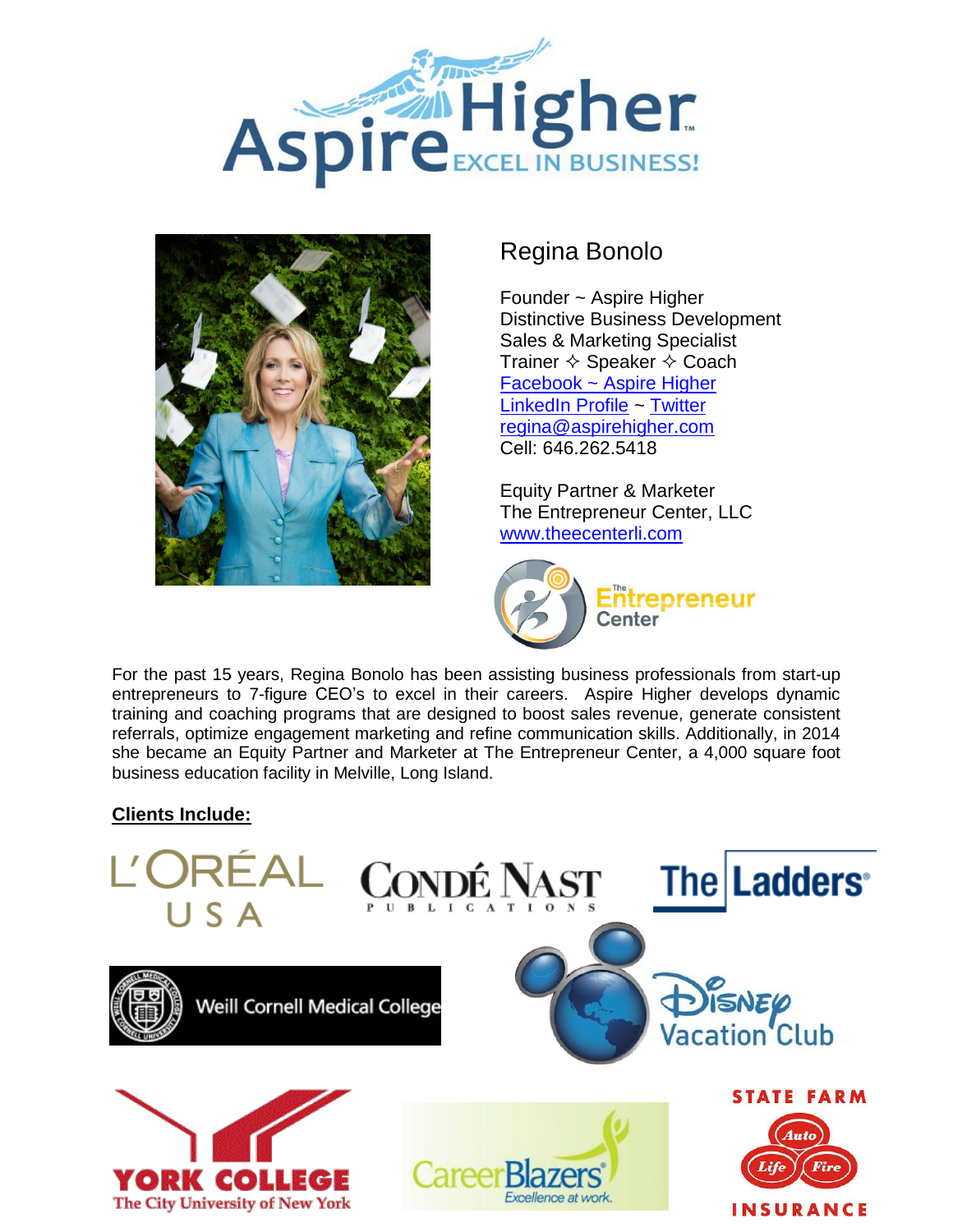# **Business Development Programs Include:**

- $\triangleright$  Relationship Marketing Share More & Sell Less
- $\triangleright$  Referral Generation Collaborate & Profit
- $\triangleright$  The Fortune is in the Follow-Up
- $\triangleright$  Power Hours Maximize & Leverage Your Time
- $\triangleright$  Supercharge Your Marketing Your Distinctive Edge
- $\triangleright$  Master Your Message Engaging Communication

# **Highlights of Speaking & Training Experience**

- $\triangleright$  American Society for Media Photographers  $\sim$  New York City Chapter
- $\triangleright$  Mentor for Hofstra University College Start-Up Competition Student Won \$1,000
- Powerful You! Women's Network Co-Facilitator of Queens Chapter
- $\triangleright$  Aspire Higher Success Teams  $-$  Developer and Facilitator
- $\triangleright$  Women Who Aspire Higher Meetup Developer and Facilitator
- Great Neck Chamber of Commerce
- Celebrate You! Women's Entrepreneur Summit
- > National Association Women Business Owners New York City
- Electrolysis Association Multi-State Conference
- **▶ Queens Economic Development Corporation**
- ▶ Disney Vacation Club & All Island Realty
- $\triangleright$  Queens Real Estate Expo
- $\triangleright$  Chem RX Residential Living Conference
- $\triangleright$  Schneps Publications Queens Courier

# **Education and Credentials**

- $\Diamond$  Coaching Certification Institute Life and Business Coach Training
- $\Diamond$  Landmark Education Graduate The Curriculum for Living
- $\Diamond$  Toastmasters International Professional Public Speaking
- $\Diamond$  Learning International Executive Selling Skills, Interactive Listening
- $\Diamond$  Success Motivation Institute Dynamics of Creative Selling, Goal Setting
- $\Diamond$  Boise Cascade Process for Improvement, Quality Management
- $\Diamond$  Bachelor's Degree Liberal Arts & Sciences, SUNY at Stony Brook Dean's List